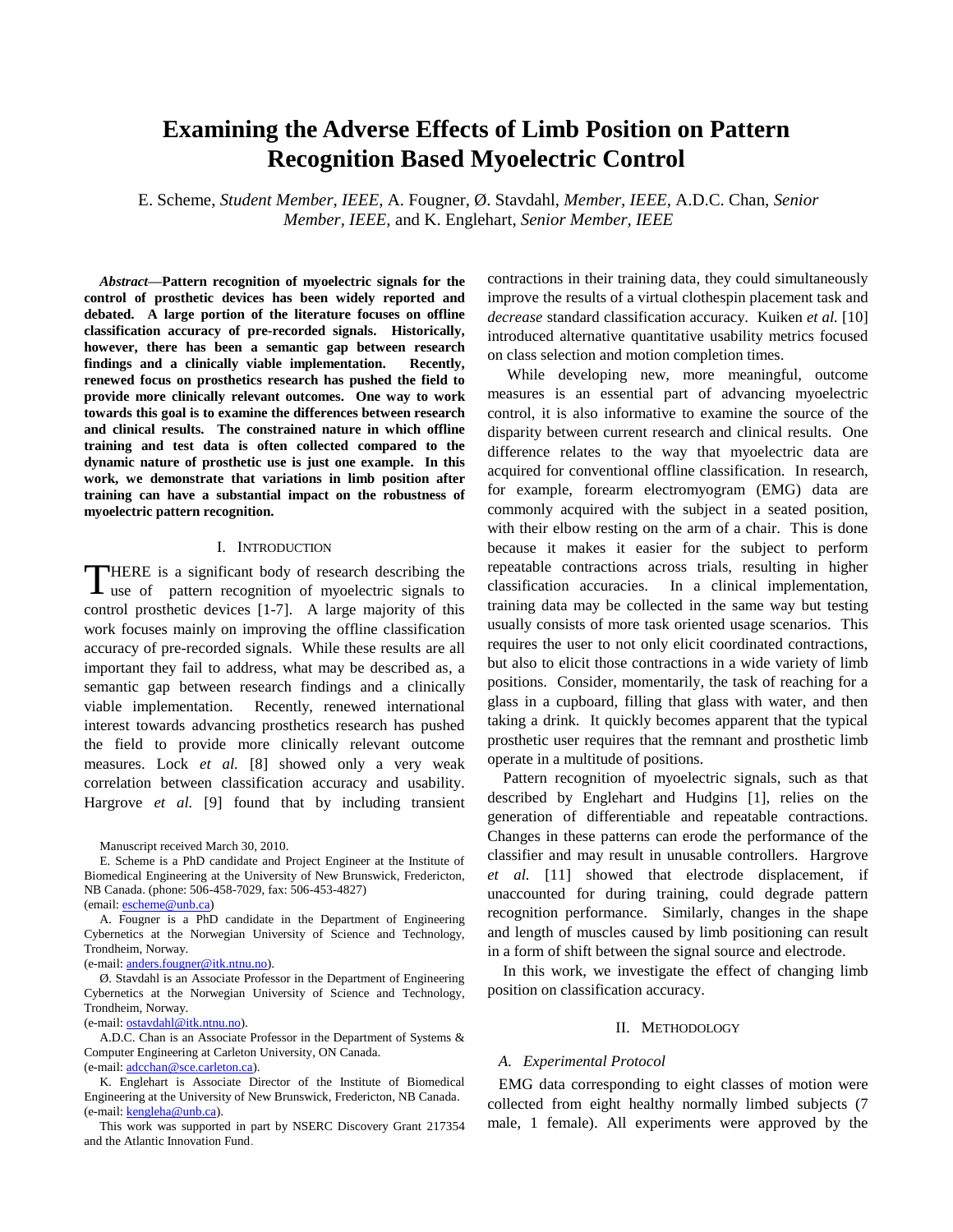University of New Brunswick"s Research Ethics Board. The subjects were fitted with a cuff made of thermo formable gel (taken from a 6mm Alpha liner by Ohio Willow Wood) that was embedded with eight equally spaced pairs of stainless steel dome electrodes. The cuff was placed around the right dominant forearm (7 right, 1 left), proximal to the elbow, at the position with largest muscle bulk. A reference electrode was placed over the bone of the elbow. Two analog 3-axis accelerometers (Freescale MMA7260QT MEMS) were used in order to record limb position. The first was affixed adjacent to the cuff on the forearm. The second was placed over the biceps brachii, aligned with the forearm accelerometer when the arm was straight and not rotated. Both accelerometers were configured to have a sensitivity of 800mV/g at a range of  $\pm 1.5$ g.

The eight channels of EMG were differentially amplified using remote AC electrode-amplifiers (BE328, by Liberating Technologies, Inc), and low pass filtered with a cutoff frequency of 500Hz. Finally, all data, including the 6 accelerometer channels (ACCEL), were acquired using a 16 channel 16-bit analog-to-digital converter (USB1616FS from Measurement Computing $T<sup>M</sup>$ ) sampling at 1kHz.

Subjects were prompted to elicit contractions corresponding to the following eight classes of motion: wrist flexion/extension, wrist pronation/supination, hand open, power grip, pinch grip, and a no motion/rest class. Each repetition was sustained for 3 seconds and a 3 second rest was given between subsequent repetitions. This was repeated twice in each of the following limb positions:

- P1: Arm hanging at side, elbow bent at 90°
- P2: Straight arm reaching up (45° from vertical)
- P3: Straight arm hanging at side
- P4: Straight arm reaching forward (horizontal)
- P5: Torso horizontal, straight arm hanging
- P6: Humerus hanging at side, elbow fully bent
- P7: Humerus reaching forward, elbow bent at 90° (causing forearm to be vertical)
- P8: Humerus reaching forward, elbow bent at 90° (humerus rotated inward so forearm is horizontal)

Subjects were encouraged to perform contractions at a repeatable "medium" force level and given rest periods between trials to minimize fatigue. Some patients noted minor shoulder (deltoid) fatigue. [Figure 1](#page-1-0) shows examples of the eight the different limb positions used.

### *B. Data Processing*

As this work represented an introductory look at the effect of position on pattern recognition, it was suitable to test the effects using a known control scheme, such as the one described by Englehart and Hudgins [1]. They showed that a simple time-domain (TD) feature extraction combined with a linear discriminant analysis (LDA) classifier could be used as an effective real-time control scheme for myoelectric control. Because of its relative ease of implementation and high performance, this system has been widely accepted.

EMG data were notch filtered at  $60$ Hz using a  $3<sup>rd</sup>$  order Butterworth filter in order to remove any power line interference. Data were segmented for feature extraction using 250ms windows, with processing increments of 50ms. TD features were extracted from the EMG data, and the average value of the ACCEL data was calculated for each frame/window. All classifiers were trained using data from the first trial and tested using data from the second trial.



**Figure 1: Limb positions collected**

## III. RESULTS

## <span id="page-1-0"></span>*A. EMG Results*

Eight different position-specific classifiers were trained; each one using data from only one of the limb positions, but tested using data from all positions. The resulting matrix of inter-position errors is shown in [Table 1.](#page-2-0) Each entry in the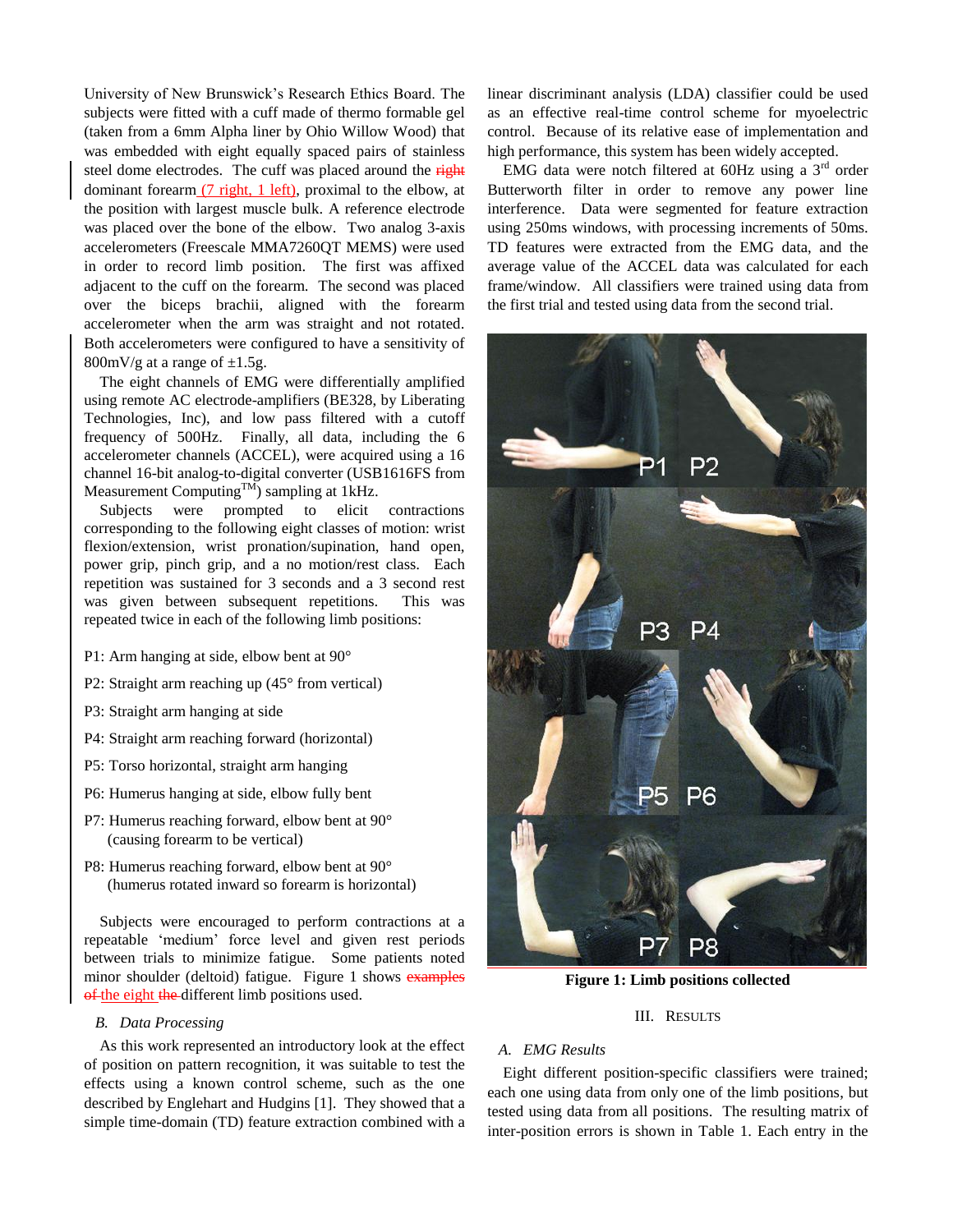table represents the average error of all motion classes across all subjects. The vertical axis labels denote the training position and the horizontal axis labels denote the testing position. Note that the classification errors shown in the diagonal (which represent the intra-position classification accuracies) are all quite low. Conversely, there is a significant increase in inter-position classification errors, represented by the off-diagonal entries. The mean intraposition classification error was 6.9%, whereas the mean inter-position error was 35.0%.

### **Table 1: Matrix of inter-position EMG based classification error (%)**

<span id="page-2-0"></span>

|                | P1 = | P2 P3 P4 P5 P6 P7 P8                             |  |  |  |
|----------------|------|--------------------------------------------------|--|--|--|
|                |      | P1 4.7 44.4 28.5 35.6 32.7 35.7 33.6 46.6        |  |  |  |
| P <sub>2</sub> |      | 35.4 6.7 27.5 23.1 27.5 46.0 34.3 45.2           |  |  |  |
|                |      | <b>p3</b> 31.3 33.1 3.3 19.9 13.6 45.6 40.9 46.9 |  |  |  |
|                |      | P4 33.3 36.8 17.7 5.1 26.2 44.6 40.0 48.4        |  |  |  |
|                |      | <b>p5</b> 27.9 32.7 19.1 18.5 5.7 58.0 35.4 44.5 |  |  |  |
|                |      | P6 27.8 47.2 37.0 37.0 44.4 8.9 26.4 41.7        |  |  |  |
|                |      | 23.2 35.0 34.1 30.2 27.8 30.3 11.3 34.4          |  |  |  |
|                |      | P8 37.7 41.2 41.3 41.3 39.2 41.1 32.1 9.4        |  |  |  |

[Table 1](#page-2-0) indicates that the variation introduced by changes in limb position is large enough to obscure some of the interclass differences. As a result, another classifier was trained using data pooled from all positions to determine if the classifier could learn these inter-position differences. [Figure](#page-2-1)  [2](#page-2-1) shows the resulting classification errors, broken up by test position. The mean error for all classes was 7.4%.



## <span id="page-2-1"></span>*B. Accelerometer Results*

In order to take advantage of the lower intra-position errors (shown in green in [Table 1\)](#page-2-0), a position specific control scheme would require knowledge of the limb position. In order to test this, three different position classifiers were trained using data from the two accelerometers (ACCEL).



<span id="page-2-2"></span>The first classifier was trained using data from only the ACCEL on the forearm, the second used only data from the ACCEL on the humerus, and the third was trained using data from both. It should be noted that the forearm ACCEL could more easily be implemented into an existing trans-radial socket design, and should therefore be preferred. [Figure 3](#page-2-2) shows the position classification errors for all three cases. [Figure 4](#page-2-3) shows the results of using the position classification outputs to select position-specific classifiers for EMG-based motion classification.



<span id="page-2-3"></span>**Figure 4: Motion classification error when using a dualstage approach (classification of position using ACCEL, followed by position-specific EMG classification)**

#### *C. Combined EMG and Accelerometer Results*

An alternative to the dual-stage approach above (selection of a position specific EMG classifier based on a discrete position classification) is to use the ACCEL data as an additional input to a multi-sensor EMG-ACCEL classifier. In this approach, the ACCEL data was combined with the EMG data, thereby increasing the dimensionality of the LDA space, and removing the need for determination of a discrete position. [Figure 5](#page-3-0) shows the result of combining one or both ACCEL with the EMG into a single classifier and training using data from all positions. Note that in all positions, the classifiers that included ACCEL data outperformed the EMG only classifier.